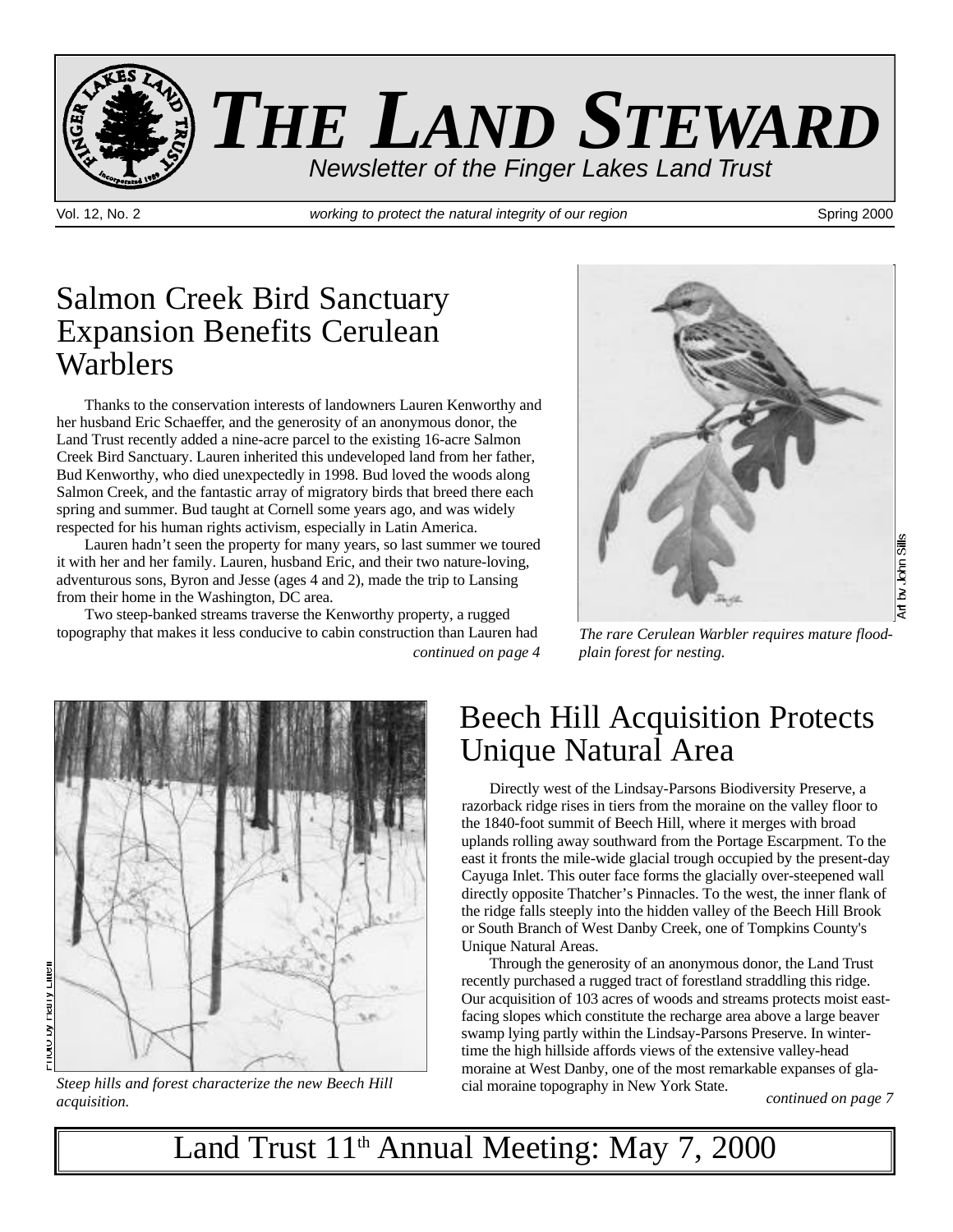# **AT THE SIGN OF THE LONE PINE**

There is a special satisfaction we feel when we are able to expand the boundaries of our protected areas. Often, the unique flora and fauna or stunning vista that drew us to particular lands and waters are not adequately protected simply by acquiring a single tax parcel.

Thus the addition of the Kenworthy parcel to our Salmon Creek Bird Sanctuary is another step toward our long-range goal of permanent protection of most of the 500-acre Salmon Creek Important Bird Area. Likewise, protection of the Beech Hill parcel next to the Lindsay-Parsons Biodiversity Preserve helps us expand protection for a large biological corridor across the ridges and valley floor of this diverse landscape.

Often, pursuit of our conservation goals means having both the patience and perseverance to work over time in protecting all the pieces of a particular habitat or ecosystem. That's why the expansion of protected areas around some of our nature preserves, through either land acquisition or conservation easements, is part of our strategic plan for land protection in the coming decade.

But there's a second part to our land protection strategic plan—one that's very exciting, but difficult, too. We need to identify worthy new sites for protection across the 6,000 square miles of our region and prioritize exactly which 5 or 10 projects each chapter will pursue in the next ten years. I am going to need help from our members and friends in compiling these lists. I hope to see many of you this spring and summer at chapter meetings to do just that.

Meanwhile, I encourage you to read the installments in the four new series in our newsletter covering the political, ethical,

technical, and biological aspects of our work. Our goal is to share our knowledge of the critical issues and complicated problems that land trusts must address. Merry Jo Bauer brings us her second installment on legislative news, and Dick Ruswick, an attorney on our Board of Directors, has given us a framework for understanding our long relationship as stewards of the land for our series on environmental ethics and actions.

With this issue, we are introducing two new series for *The Land Steward.* Kat Lieberknecht will be instructing us on the technical aspects of land protection. We have nicknamed the series "Land Trust 101" to denote our goal of providing a solid education to our membership on the basics of using land protection tools and meeting the challenges of keeping our promise of perpetual protection. We are lucky to have a teacher like Kat for this series. She has a comprehensive knowledge of standard practices as well as recent innovations in the land protection movement.

Awell-rounded education should include an appreciative understanding of the living beauty of our planet. Thus, we will save our last page for "ACloser Look," featuring a photo and essay series on the natural history of our region. We have many excellent photographers and naturalists among our members, and we hope they will collaborate in revealing to us the sweet details of the *real* world. Marie Read sets the stage with her evocative photos of a wetland scene and one of its residents. Naturalist Geo Kloppel enhances our experience of her images, interpreting Marie's work with his enchanting essay on Marsh Wrens. We invite your feedback on the new series, and welcome you as fellow students.

*—Gay Nicholson, Executive Director* 

### A Good Example Inspires Others

When Debby McNaughton of Canandaigua read our winter newsletter, she was inspired by Tom Reimer's account of his assignment of survivor's benefits to the Finger Lakes Land Trust. As a state employee, Tom qualified for the Survivor's Benefits Program, which provides \$3,000 to his chosen beneficiary. Debby is also a state employee and, following Tom's example, she filled out the necessary forms to designate the Land Trust as her beneficiary.

Debby told us that the Finger Lakes Region is very dear to her, and that she has enjoyed birding, hiking, skiing, and kayaking in its many parks, preserves, and state forests. Debby's favorite place to kayak is Canadice Lake, and she hopes someday to own property there and

donate a conservation easement to the Land Trust. As with Tom, we hope it is many years before the Land Trust receives this gift. But we are grateful for Debby's help in solving the critical problem of *making sure* we have the financial resources to safeguard our protected lands in the future.

Norma Rumfelt of Livonia has also taken steps to insure the Land Trust's future. Norma donated a conservation easement on her 79-acre farm in 1998. Norma is understandably proud of her donated easement to protect permanently her farmland from development. But she recognizes the necessity of having a source of income to watch over and protect her farm in perpetuity. That is why Norma recently listed the Finger Lakes

Land Trust as the primary beneficiary of her annuity policy.

Norma is the fourth person to take this useful and important step in providing for the future of the natural landscapes of our region through a bequest to the Land Trust. (Rochester member Harmon Strong was the first.) We hope it is a comfortably long time before these benefits are paid. Yet it is an intriguing idea to think that such a simple step each of us sharing some of our estate with the Land Trust—could collectively guarantee the strength and effectiveness of this organization to both steward what we have *and* continue adding special places to our roster of protected lands.

 $-Q$ ay Nicholson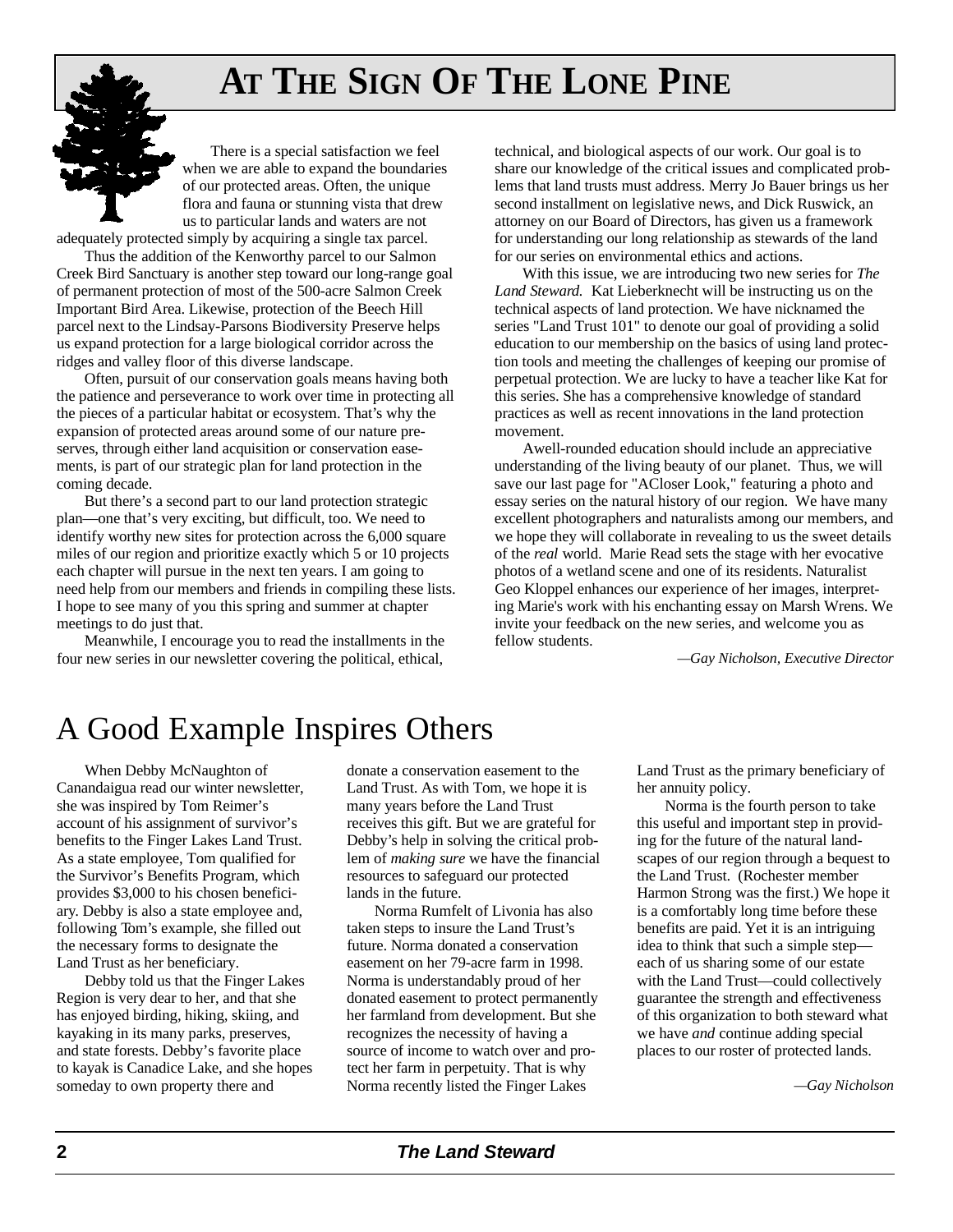# **LAND TRUST 101**

### How Long Is Forever?

*Conservation easement: A legal ag reement between a landowner and a land trust or government agency that permanently protects land while the landowner continues to own it.*   $-$ *Land Trust Alliance* 

We, the members of the Finger Lakes Land Trust, pledge to steward and protect our conservation easements in p er petuity.

Perpetuity. By which we mean: forever. Um, what exactly did we just promise?

These words are so weighty that I find them difficult to say, much less comprehend. We have assured 36 families, as well as the public, that we will uphold certain land use restrictions in order to retain the natural characteristics of these properties.

Well, how long is forever? A decade? Ageneration? A millennium? Theoretically, forever is as long as humans and our property rights system exist. In reality, forever is until the terms of an easement are violated and a land trust is unable to find the resources, the time, or the will to defend it.

Our 1175 members provide the Land Trust with the majority of our funding, energy, and inspiration. Our members are the ones who will rally together when our easements are challenged, which means that we must have the knowledge and foresight to prepare for these violations. In short, WE are our "forever." By extension, we need to be familiar with our conservation easement program and understand the threat of easement violations.

Does the Finger Lakes Land Trust really need to worry about conservation easement violations?

The Land Trust Alliance (LTA)

recently conducted a nationwide survey of conservation easement violations that have occurred from the beginning of conservation easement use through 1999. They found 115 major easement violation cases, ranging from the illegal removal of vegetation to the construction of prohibited structures. Lawsuits were filed in 21 cases, while the rest were settled without litigation. The survey also reported that the average legal cost of defense was \$9,100; this figure does not include other costs, such as staff time, associated with the enforcement of violated easements. Our Land Trust has had three easement violations, all by adjoining property owners.

One of the most dramatic violation cases reported in the survey involved the French and Pickering Creeks Conserva-

How can individual members help prevent easement violations?

*• Develop your knowledge base about conservation easements.* Check out our webpage at www.fingerlakeslandtrust.org or the Land Trust Alliance's webpage at www.lta.org. Stop by the Land Trust office for a brochure and other written materials on easements.

*• Be an ambassador for the Land Trust.* As land trusts and easements continue to grow in popularity, your neighbors and friends will have more questions about our mission and how we achieve it. Get the word out! Be willing to explain easements and land trusts to interested folks. Host a dish-to-pass at your home; invite your friends and Land Trust staff to discuss easements and other land protec-

In reality, forever is until the terms of an easement are *violated and a land trust is unable to find the resources, the time, or the will to defend it.* 

tion Trust in Pennsylvania. The Pennsylvania Supreme Court ruled that a group of landowners violated a conservation easement when they constructed a new house that was prohibited on the property. The house was demolished in 1997 by court order, after a nine-year legal battle that cost the land trust \$100,000.

The good news from the LTA survey is that easements have held up to challenges. Still, upholding easements whether in or out of court—costs land trusts money, energy, and time. The old saying about a good offense being the best defense couldn't be more apt. Drafting clear easements, securing endowments for stewardship and enforcement, conducting annual monitoring visits, and having continuous communication with landowners are all ways that land trusts can work to prevent violations.

tion tools. Suggest that people contact the office for answers to more in-depth questions or for written materials.

• Volunteer with the Land Trust. Volunteer to be a steward of one of our conservation easements or nature preserves. Help us develop stronger relationships with real estate professionals and others that regularly deal with easements. Have some more ideas? Let us know!

The events of the next ten years will teach the land trust community much about the strength and longevity of our conservation easements. But I'm certain of one thing: a knowledgeable and active membership will make forever last much longer. In the previous *The Land Stewa rd,* President Irene Szabo completed her ode to "drones" by reminding us that we have promises to keep. It's true.

*—Kat Lieberknech t*

### Need the Perfect Gift...

...for your land-loving friends? Check out our new, really neat Land Trust hats (baseball style) for a minimum donation of just \$16, our beautiful Land Trust T-shirts, birdhouses, and wonderfully comfortable Leopold benches! Gift memberships or donations to the Land Trust make the perfect gift for those who crave nothing but more protected land!

### **Spring 2000 3**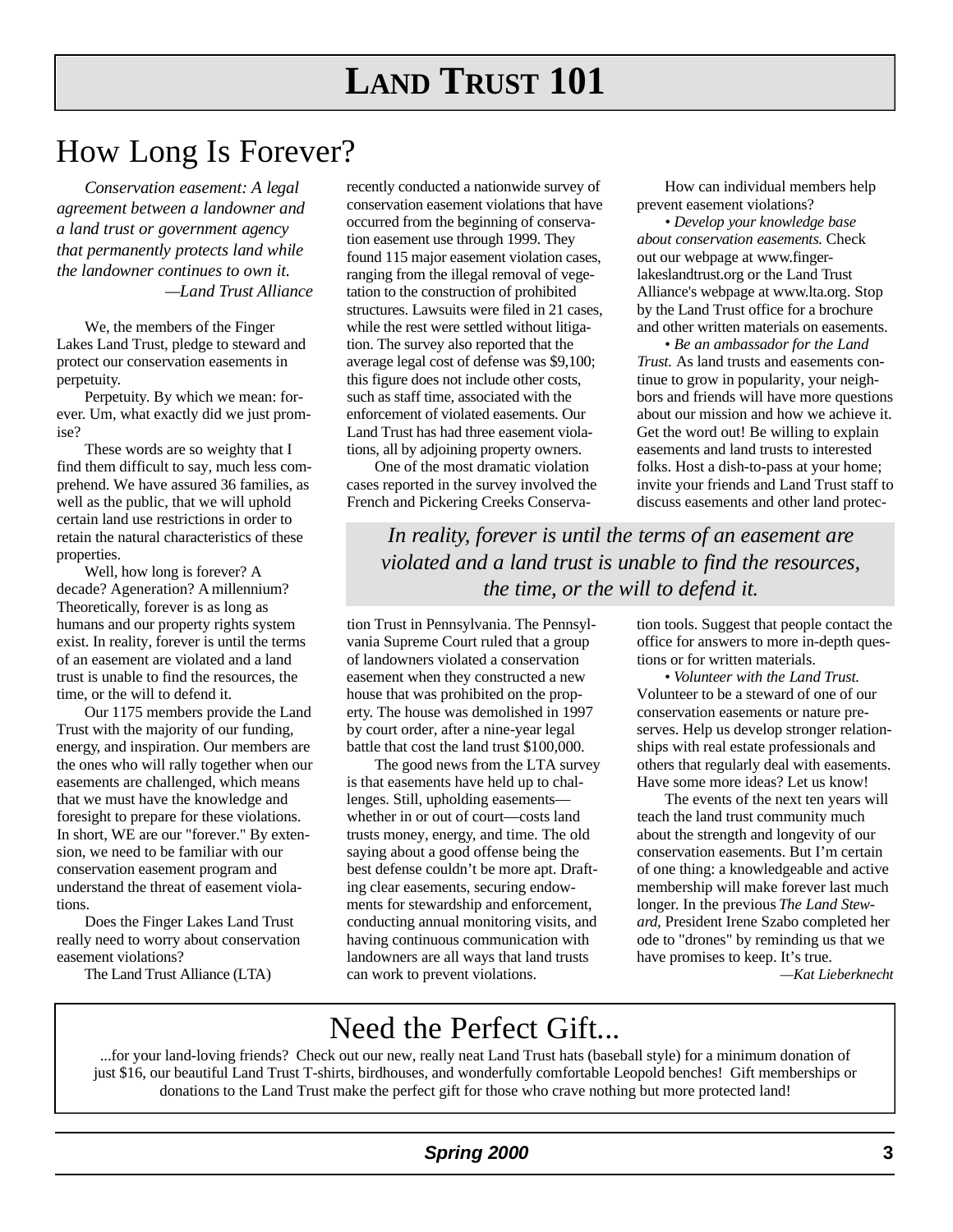### Enfeoffment - A Basis For Environmental Ethics

Dawn. The quail breaks from cover and flies off under the scuttling clouds. Its flight is watched by a man. He sits astride his horse in the midst of a lush English meadow. Another rider approaches. He is clad, like the first, in the habiliments of a knight: chain mail with hood and a surcoat of woven flax. The pennon at the tip of his lance flutters in the freshening breeze. They greet one another in French as is the wont of Normans. The year is 1066. The two men are about to engage in the act of enfeoffment: the feudal investment of land from lord to vassal.

They dismount. The lord reaches down and finds a symbol of the land: a clod of dirt or a twig. He hands it to the raiders, to husband and increase the land's riches, and to return to the lord the surfeit of the produce.

What does this have to do with us third millennium Americans? Plenty. Those of you who are landowners, look at the deeds to your properties. How many of you know what an "appurtenance" is? How many of you realize that the reason the deed was given not only to you, but also to your "heirs, distributees, and assigns forever" is a direct result of the rule in *Shelley's Case* (1581)? Modern American real estate law remains rooted in old English law, and the taproot reaches all the way to the Norman Conquest.

True, the traditional English con-

*Do we not all owe to those who have gone before, and those who are to follow, a blood bond that requires us to preserve this garden we occupy?*

vassal. By this transfer of the symbol, the lord gives to the vassal the use of the land for his life. By accepting the symbol, the vassal agrees to the responsibilities associated with the enfeoffment. These duties include the obligations to protect the lord from foreign

cepts of real property contain no environmental philosophy. Yet the ancient rules of enfeoffment provide an apt framework for such an ethic. After all, are we not all vassals of the chain of life, a double-helix chain, woven with nucleotides and forged with bonds of

hydrogen? Do we not all owe to those who have gone before, and those who are to follow, a blood bond that requires us to preserve this garden we occupy? If we accept this concept of vassalage, then we must accept that our property ownership is limited and carries with it certain responsibilities. These obligations include the duties to protect the ecosystem from foreign invaders, to enrich the fecundity of its biodiversity, and to return to the Earth anything in excess of our needs.

Finally, the vassal's rights in the property ended with his life. Consequently, the vassal was not permitted to commit "waste" on the property. Waste was generally considered to mean anything that would detract from the value of the land after the life of the vassal. So too, we must realize that as mortal beings we can possess our land only during our lifetimes. Our possession is but one link in the mail, one drop in the ocean of time. The right to possess the land after we die remains in the greater whole. Therefore, as good vassals, we should commit no waste but return the land as environmentally rich as when we received it.

*—D i ck Ruswick*

### Salmon Creek Bird Sanctuary Expansion

*continued from page 1*

hoped. When the Land Trust approached her with an offer to purchase the land and help protect the threatened Cerulean Warblers and other bird species, she agreed to sell her parcel. As Lauren and Eric's boys grow up, they will be able to visit the property and appreciate the birds and other wildlife that their grandparents loved and their parents helped to protect.

The Salmon Creek woods comprise one of the National Audubon Society's 127 Important Bird Areas in New York State. About 500 acres of this section of the Salmon Creek stream corridor and adjoining hillsides are a Cerulean Warbler hotspot, with 43 pairs nesting

there, according to a 1998 Laboratory of Ornithology census. The Land Trust hopes to continue to expand the protected lands of Salmon Creek, ensuring the breeding success of the Cerulean Warblers and the many other species that use this area.

Although it's hard to recall in March what the woods look like when they are filled with the songs and colors of beautiful neotropical migratory birds, these yearly visitors will return! Mark your calendars now for a Land Trust bird walk to see the Cerulean Warblers and other birds of Salmon Creek on Saturday, June 10 at 8 AM. Ornithologist Ken Rosenberg will

lead us. He'll also help us spot breeding bird activity for the new *Atlas of Breeding Birds in NY* project. Meet at the intersection of Brooks Hill Road and Salmon Creek Road in Lansing (four miles north of Ludlowville). Please join us!

*— K a ren Edelstein and Betsy Darlington*

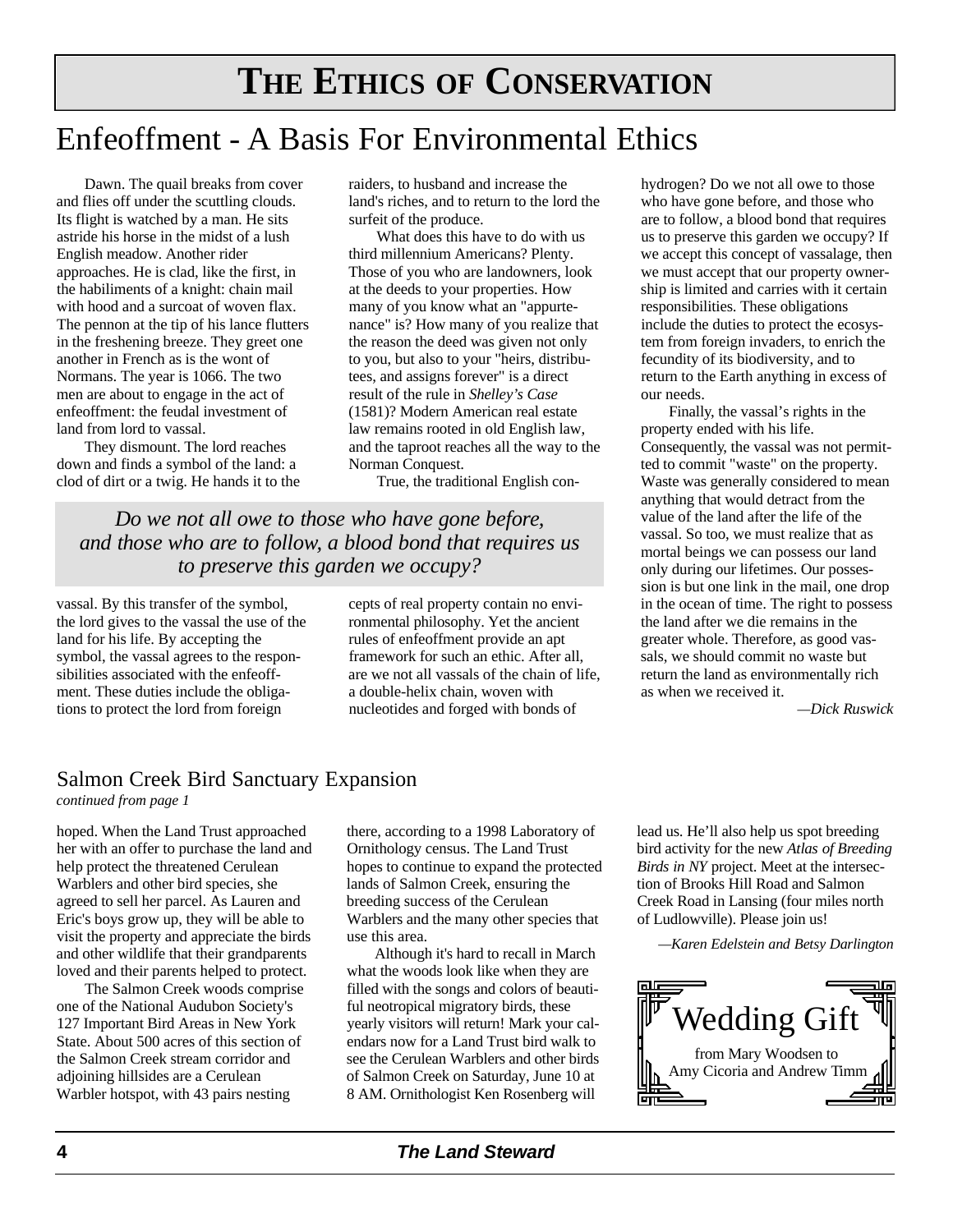# **VOLUNTEER PROFILE**

### Merry Jo Bauer

Volunteer Merry Jo Bauer was born in Milwaukee, raised in a small Indiana town, and went to high school in Connecticut. She studied sociology and psychology at the University of Connecticut where she was awarded a B.A. degree in Sociology. But her true vocation was teaching, and while she was employed in social work she began to study for teacher certification. Her subsequent teaching career (kindergarten, first and second grade) spanned 32 years, 26 of them in the Ithaca City School District. She is married to Rollin Bauer, who was for many years Associate Curator of the bird and mammal collections at Cornell. They have four grown children and seven grandchildren.

Hiking with her husband and learning about birds kindled Merry Jo's love

of nature and the outdoors. She read an article about the Land Trust in the *Ithaca Journal,* so when a notice appeared that Betsy Darlington was leading a walk at the Stevenson Preserve, she decided to go. Impressed with the beauty of the Preserve and the Land Trust's role in preserving it, she signed on as a member at the end of the walk. Later, she became a volunteer in response to an appeal in *The* Land Steward. She puts in many long hours helping out with essential office work, such as sending out membership renewal notices and thank you letters. Without her leadership on these tasks, the staff would be hard pressed to keep up with these responsibilities. She also writes "Legislative News," a new feature in *The Land Steward.* 

Although she has retired from teaching, Merry Jo maintains an active connection with the Ithaca City School

District, mentoring new teachers, serving on the District's Affirmative Action Committee, and volunteering at Enfield and Beverly Martin schools. She is a



member of other environmental groups, among them The Nature Conservancy and Greenpeace. Further interests include: the history and writings of Native Americans; politics (a "political junkie," she enjoys working in election campaigns); wildflower gardening; and traveling, either abroad or in the eastern U.S. to visit her grandchildren.

*—Ed Ormondro y d*

# **LEGISLATIVE NEWS**

The high-priority items for the U.S. Congress in this election year are social, economic and health-care issues. Environmental issues may not get a wide hearing. "UNLESS" (as the Lorax said) "someone like you cares a whole awful lot."

Our voices need to be heard. Surveys show that the large majority of Americans are committed to preservation and cleanup of the environment, yet legislators often don't believe it until they have the phone calls, letters, emails or faxes in hand. Each of us can be that voice.

In Washington, the Land and Water Conservation Fund (LWCF) bill of last session has been christened anew as the Conservation and Reinvestment Act (CARA). Its number is HR 701 in the House and S.25 in the Senate. (The details of this bill were in the Winter edition of *The Land Steward*.) The most important parts of the bill remain

- the permanent funding of the LWCF using royalties from offshore oil drilling;
- "fully funding" the LWCF to the tune of \$900 million annually. For those of us in the Finger Lakes,

the most direct benefit of CARA would be the "stateside funding" which can be used to purchase open space and recreation areas. The "national" part of the money is usually used to buy huge tracts of land to augment National Parks or to save some large treasure from destruction or development.

There are 292 congresspersons as co-sponsors of the House bill, including Finger Lakes Representatives Boehlert, Houghton, Slaughter, and LaFalce. In the Senate, New York's two Senators are co-sponsors of S.446 which gives the same benefits to the LWCF but does not encourage further off-shore oil drilling as S.25 does. Hopefully, a compromise can be reached.

Meanwhile, pending legislation in Albany concerns "personal watercraft." Yes, they mean jetskis. New York is a state blessed with hundreds of lakes of all sizes. Jetskis are not only noisy and potentially dangerous, but they pollute both water and air.

Currently, municipalities aren't allowed to make regulations beyond those stipulated by Navigation Law. This law was amended in 1990, 1996 and 1998 to regulate the operation of jetskis, yet they continue to be a concern to many. Afew communities have gained protection for some of the smaller lakes by way of specific amendments to the Navigation Law, or because the lakes provide them with drinking water.

The "Jet-Ski Bill" would amend the New York State Navigation Law, which regulates the waterways of New York. If this bill becomes law, all local governments will have the opportunity to govern the use of jetskis on local waters. In the Senate the bill is S.5309 and in the Assembly it is A.8-097-A.

The Adirondack Park Agency (APA) voted unanimously in January to classify a 14,700 acre expanse of land, known as the Whitney Tract, as wilderness, the most restrictive land use designation. Environmentalists had been working for that designation for two years. This must be approved and signed by Governor Pataki.

The promised list of State legislators will appear as an insert in the June edition of *The Land Steward.* 

*—Merry Jo Bauer*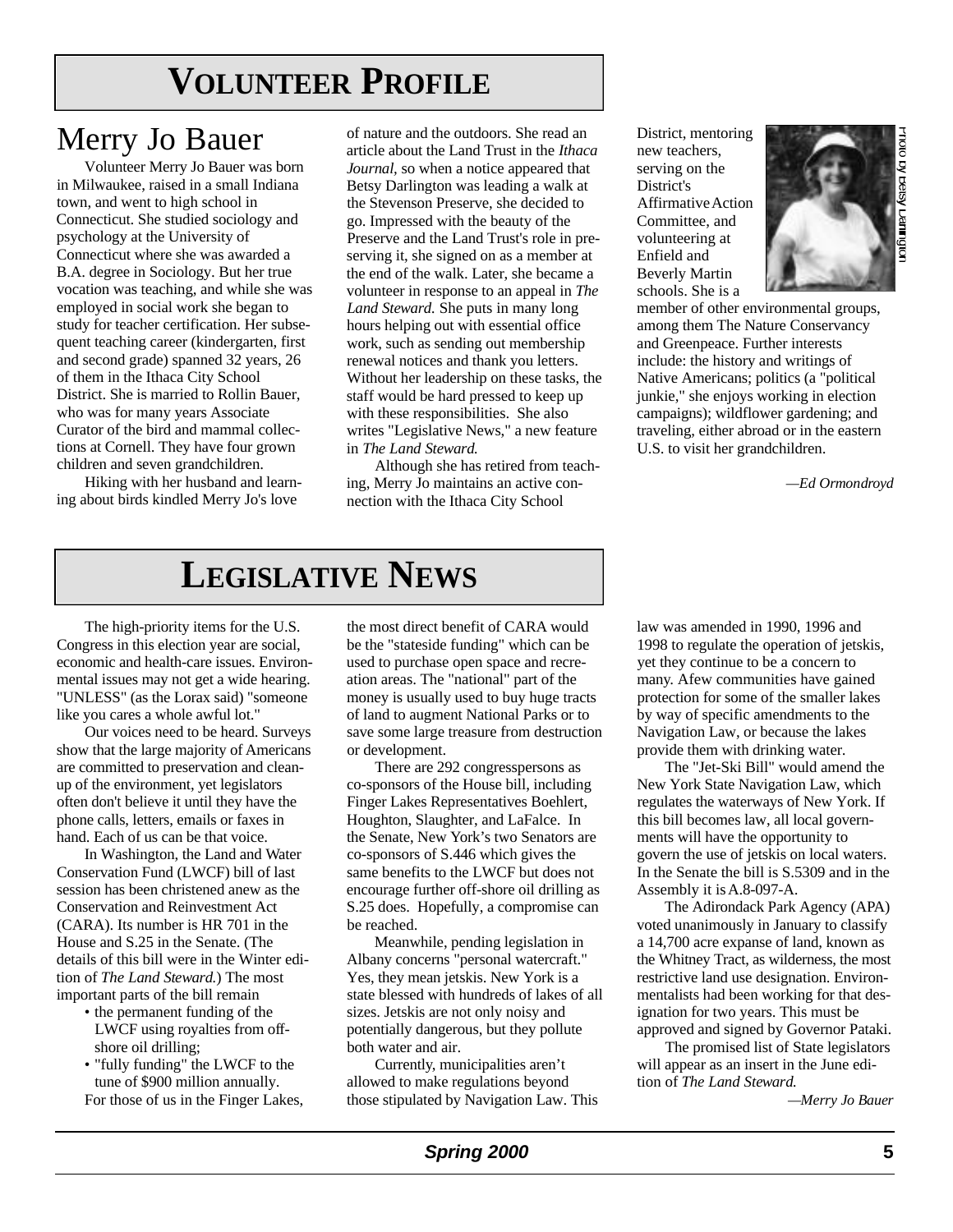# **W Allel Lyum**

# LEARNING LAUGHING AT LAND TRUST EVENTS



*Ed Kanze, reading from his book,* The World of John Burroughs, *at the latest installment of our Voices of the Earth series.* 



*munity land protection volunteers, exploring*<br> *Intrepid snowshoeing land protection volunteers, exploring*<br> *Interprofession and trusts. the Martin Nature Preserve*



*Gary Pelton and Mary Woodsen (above), and Judy Pierpont and Carl Leopold (below) enjoying themselves at our Holiday Party.*





*The Land Trust co-sponsored a public lecture on January 31 by Chuck Matthei of Equity Trust. Chuck spoke about the social and ecological benefits of partnerships between conservation and com-*

### **6 The Land Steward**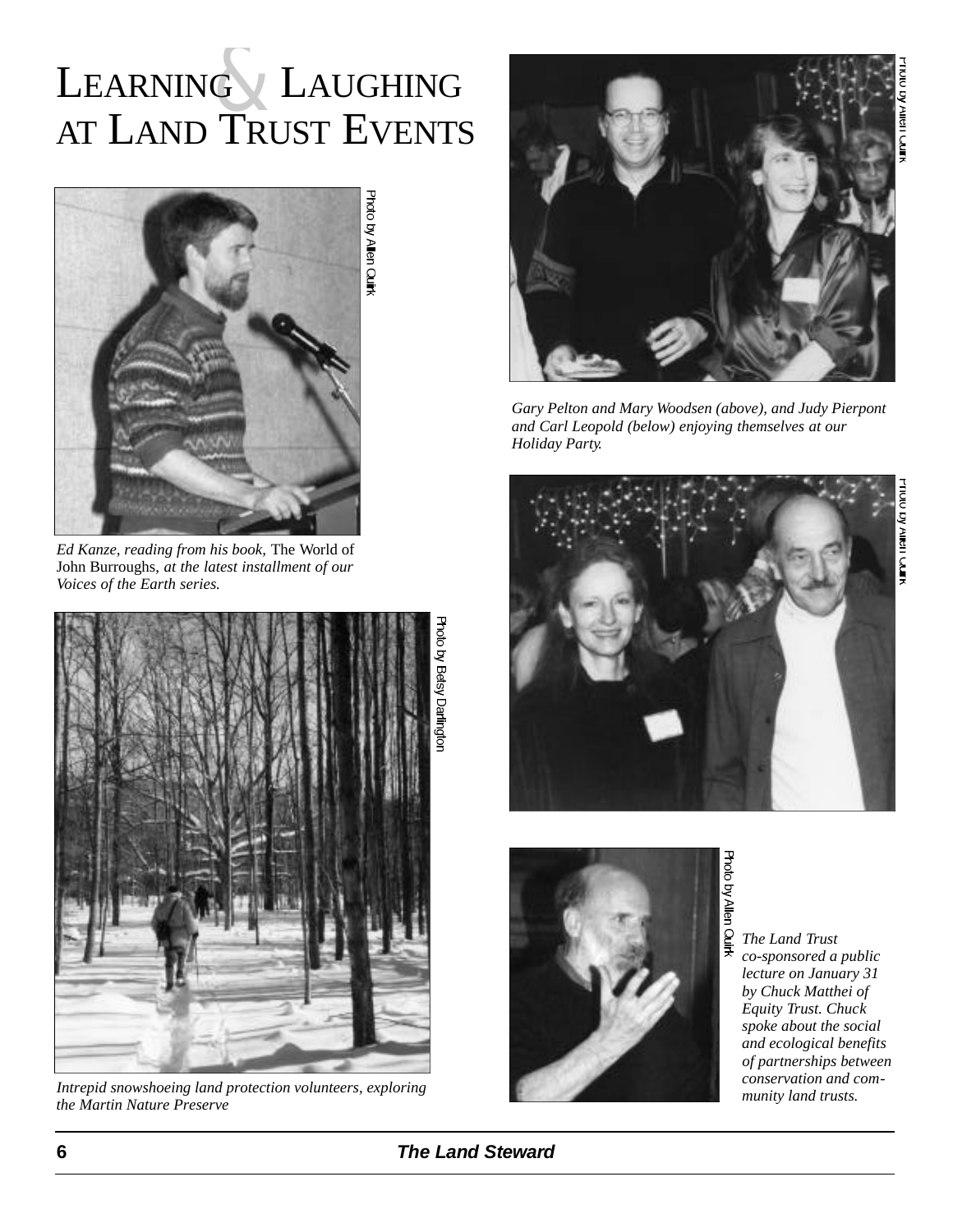### Beech Hill Acquisition Protects Unique Natural Area

#### *continued from page 1*

Where the undulating upper margin of the moraine laps against the true wall of the valley, the bed of the never completed Pennsylvania & Sodus Bay Railroad traverses the slopes on its ascent toward Newfield, Enfield and Trumansburg. Much of the route had already been graded when, sometime in 1872, the P&SB failed to meet its payroll. Construction workers laid down their tools right in the middle of a cut two miles south of West Danby. On this forested hillside, ill-suited for agriculture, the grade is preserved. Where it crosses intermittent streams and seeps, upslope water still trickles through 19th century stone culverts. Small vernal ponds dot the forest, providing breeding habitat for spotted and Jefferson's salamanders and wood frogs. Large winter flocks of Wild Turkeys roam the ridge for acorns, solitary Ruffed Grouse forage near evergreen cover, and Pileated Woodpeckers chisel their big oblong excavations in the sides

of tree trunks, hunting for wood-boring insects.

Westward over the ridge, protection will extend over a section of the narrow ravine of Beech Hill Brook. Constrained to a northward course by the intervening ridge, the brook drops stepwise over low cornices of West Falls sandstone, flows over beds of native rocks and glacial erratics tumbled between banks edged with lycopods, foamflower and hobblebush viburnum, then sluices down narrow channels between low fern-clad cliffs of shale overhung with hemlock and yellow birch. Scarce plants such as oak fern, long-beech fern, bristly clubmoss, moccasin flower, mountain azalea, paper birch, and cucumber magnolia are at home in this forested ravine.

In April the ethereal fluting of newly arrived hermit thrushes begins here, and the protracted tinkling chants of Winter Wrens lilt over the drumming of the grouse. In succeeding weeks, sixteen

species of wood warblers will return to favored breeding habitats along this brook. Louisiana Waterthrushes perch on limbs overhanging the glen and raise their clear ringing songs above the noise of the falls. Canada Warblers squabble over territories along the sides of the ravine. Hooded Warblers and Mourning Warblers sing from understory thickets, and Blackburnian Warblers forage in the hemlocks. A Scarlet Tanager may descend to bathe, a Worm-eating Warbler trill from the leafdrifted slopes, or a Broad-winged Hawk cry overhead. At last, some warm night towards June, the Black-billed Cuckoo's call will echo in the quiet hollow.

Every year, the songbirds' return from distant lands affirms that protecting the natural heritage of our Finger Lakes Region is more than an insular preoccupation. Indeed, it is our most essential contribution to the global movement for preservation.

*—Geo Kloppel*



*Our new Beech Hill acquisition will help us protect this beaver swamp in the Lindsay-Parsons Biodiversity Preserve.*

**Spring 2000 7**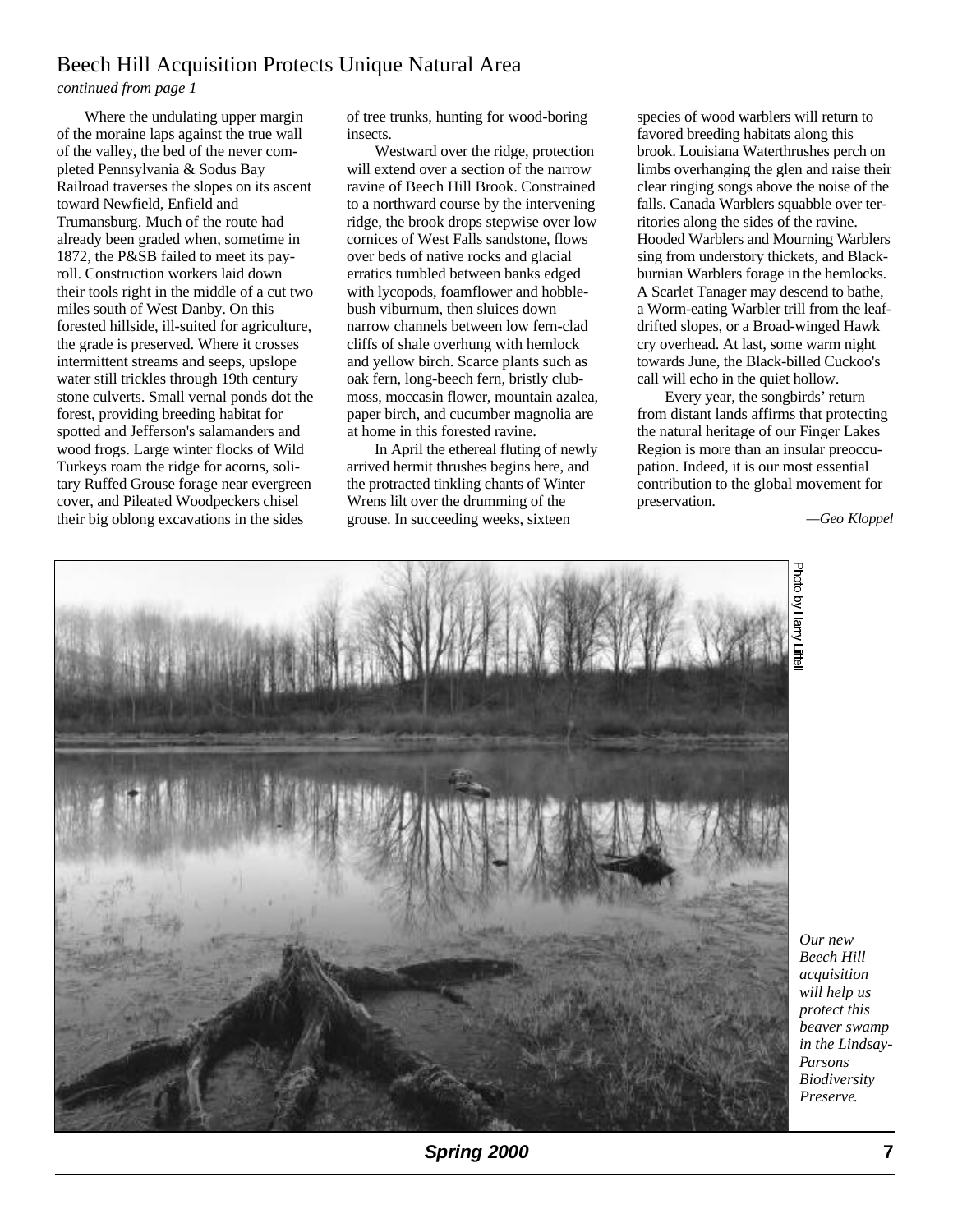# **CHAPTER REPORTS**

### Keuka Chapter

The previous newsletter incorrectly stated that Yates County's Farm Protection Plan had been written for the County's Agricultural District Review. Actually, development of the plan has not yet started, but work on it should begin soon, once some administrative issues are resolved. We hope the Land Trust's involvement in this process will encourage permanent protection methods for our farmland. Meanwhile, we are pursuing site visits on potential easement properties, and hope to resume our outreach activities in the spring.

*—Debbie Koop, Chapter Chair* 

### Western Lakes Chapter

Welcome to the many new members in the Western Lakes Chapter area—and many thanks for helping us to push Land Trust membership higher than ever! We credit our sudden popularity to our recent newsmaking activities—the summer Talks n' Treks series, the new conservation easements in the Hemlock and Canadice watersheds, the newly acquired Wesley Hill Preserve—coupled with an increased concern among the public that suburban Rochester sprawl is eating away at our precious landscape.

Not only has our membership blossomed, but so have the number and scope of our activities. We invite all new Chapter members to dive right in and become involved.

Our Summer 2000 Talks n'Treks series, now being planned, will focus on the Canandaigua Lake watershed. (This year we'll co-sponsor the series with the Canandaigua Lake Watershed Task Force.) We have numerous tasks to accomplish at the Wesley Hill Preserve, many of which can be done before spring (construction of trail signs, parking signs, and an entrance kiosk) and all of which we hope to complete before the dedication in June. (The dedication, too, needs to be planned.) Finally, we have a number of land protection projects underway, including conservation easements on a farm in Bristol, a parcel above Canandaigua Lake, and a property in Wayland. And this is just the short list of current activities and projects!

We invite all Land Trust members in the Western Lakes area to come to our monthly meetings, second Wednesdays, at 7:00 (note the time change) at the old RG&E building, Clark Street, Canandaigua. Call Meg Ewing (716) 394-5436 or Sara Kersting (716) 367-2301 for details.

*— M eg Ewing, Chapter Chair*

### Wish List

Lopping shears, hedge clippers, pruners. Light-weight card table and/or light-weight portable folding table. Any of the following topographic maps: Bristol Springs, Campbell, Corning, Middlesex, Naples, Prattsburg, Pulteney. Photos/slides of Finger Lakes landscapes (esp. Land Trust nature preserves).

Outreach Committee Report

The Land Trust's Outreach Committee needs graphic artists, writers, public speakers, and researchers for several exciting projects of great importance. After seven years of hard work, our brochures and other literature are getting a little shopworn - we need talented writers who can update the content, and designers who can make them look fresh. We also need to design and complete a slide and text presentation on the natural history of the Finger Lakes, the challenges our region faces, and the Land Trust's contribution to our quality of life.

Speaking engagements are one of the most effective ways to find new friends for the Land Trust, and we would like to do more of them. Interested? Contact the Land Trust office at (607) 275-9487 and leave a message for Brad Edmondson, Chair of the Outreach Committee.

*— B rad Edmondson, Chair*

### Book Review: *Lasting Impressions*

by Author Karen Edelstein

Over 300 million years ago, a shallow tropical sea covered central New York. Hundreds of species of trilobites, clams, brachiopods, crinoids, cephalopods, giant fish, and other ancient creatures disappeared once the seas receded. Dinosaurs followed them, though their footprints are



known in only one location in the state, in Nyack.

Lasting *Impressions* is an entertaining field guide to these ancient chapters in the history of the Earth. This 115-page book contains natural history accounts of the once-common animals that even casual explorers now find as fossils throughout the northeast and other parts of the country.

Sixteen hands-on activities demonstrate the adaptations that suited these organisms to their environment. Activities include a simulation of fossil formation and a technique for discovering whether the dinosaur that made fossil footprints near Nyack was walking or running. Amply illustrated with both humorous and scientific drawings of common fossils of the area, *Lasting Impressions* will be enjoyed by fossil enthusiasts, young and old.

Author Karen Edelstein is a Land Trust member, naturalist, and environmental educator. *Lasting Impressions* was produced in cooperation with the Paleontological Research Institution in Ithaca.

Karen's first book was *Pond and Stream Safari: a guide to the ecology of aquatic invertebrates* (1993). You can purchase copies of *Lasting Impressions* and *Pond and Stream Safari* through any county Cornell Cooperative Extension office. Lasting Impressions is also available through the Paleontological Research Institution (607-273-6623). You may order on-line through amazon.com or barnesandnoble.com.

 $-Mary Woodsen$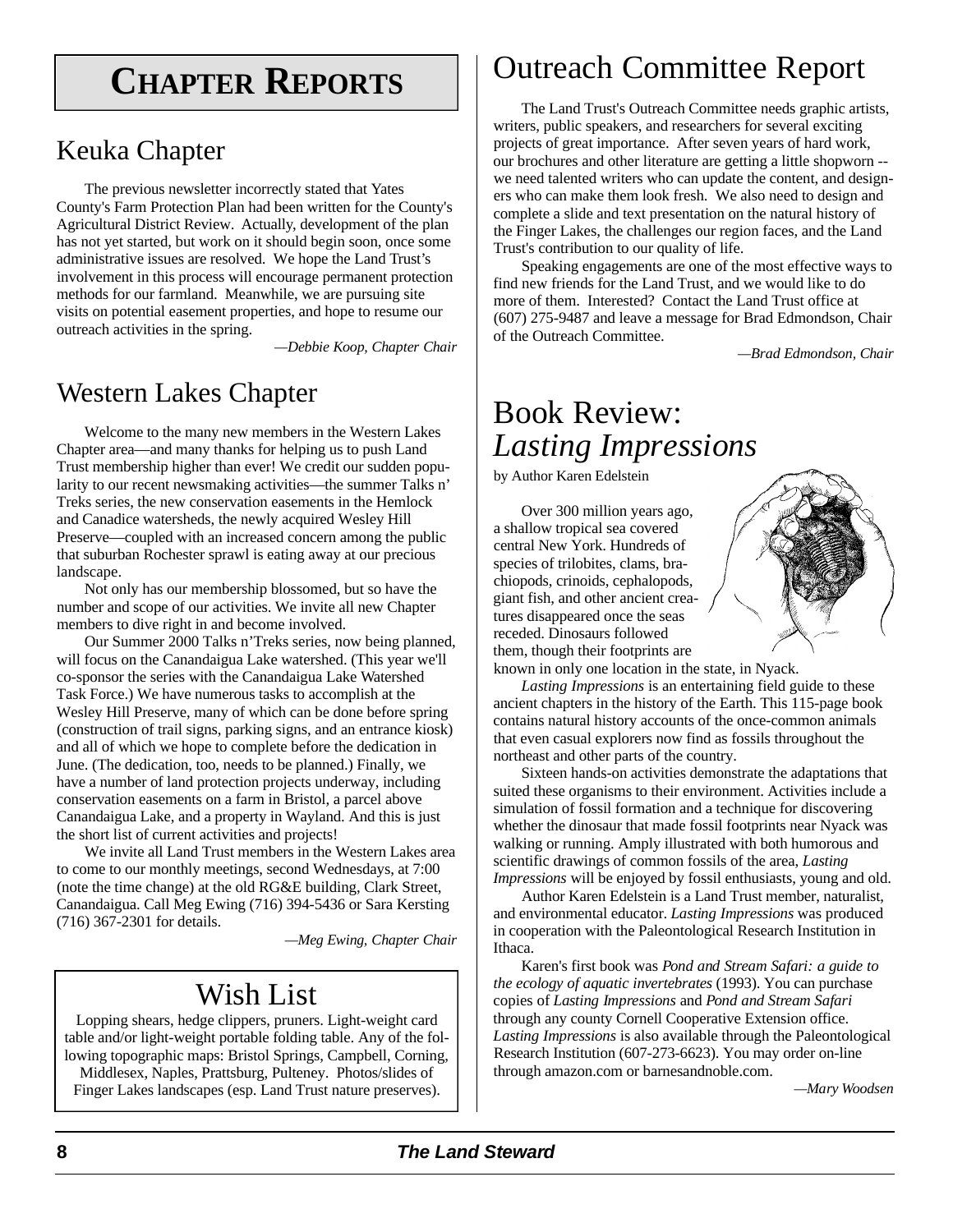# **OPEN DOORWAYS**

*by Mary Stebbins Variations on poems originally published in* Seasons, *Spring 98.*

## *At the Cusp*

In a world glazed with pewter-light, *where every branch and twig is dipped in glass, deer the color of twilight explode from shattered thickets with staccato flags and are gone. Pussy willows, swollen by snow a re camouflaged by a pussy-willow sky. Flocks of robins huddle in storm bent cedar; a woodcock tweeters from a sumac varnished with ice. In freezing rain, in snow the texture of sugar, I dance and dance, gathering into my body a profusion of spring w oven within this winter storm.*





# *The Midwifery of Rain*

*I give you these words as a door to the forest, a door, opening in this rain-filled night with its wet ink sky full of goose-song, the squishing slurping sounds of the season's first worms coming up for air, and, at the edges of consciousness, the faint whisper of new leaves bursting from their bud-scales into a freshly born, still dripping season.*

**Spring 2000 9**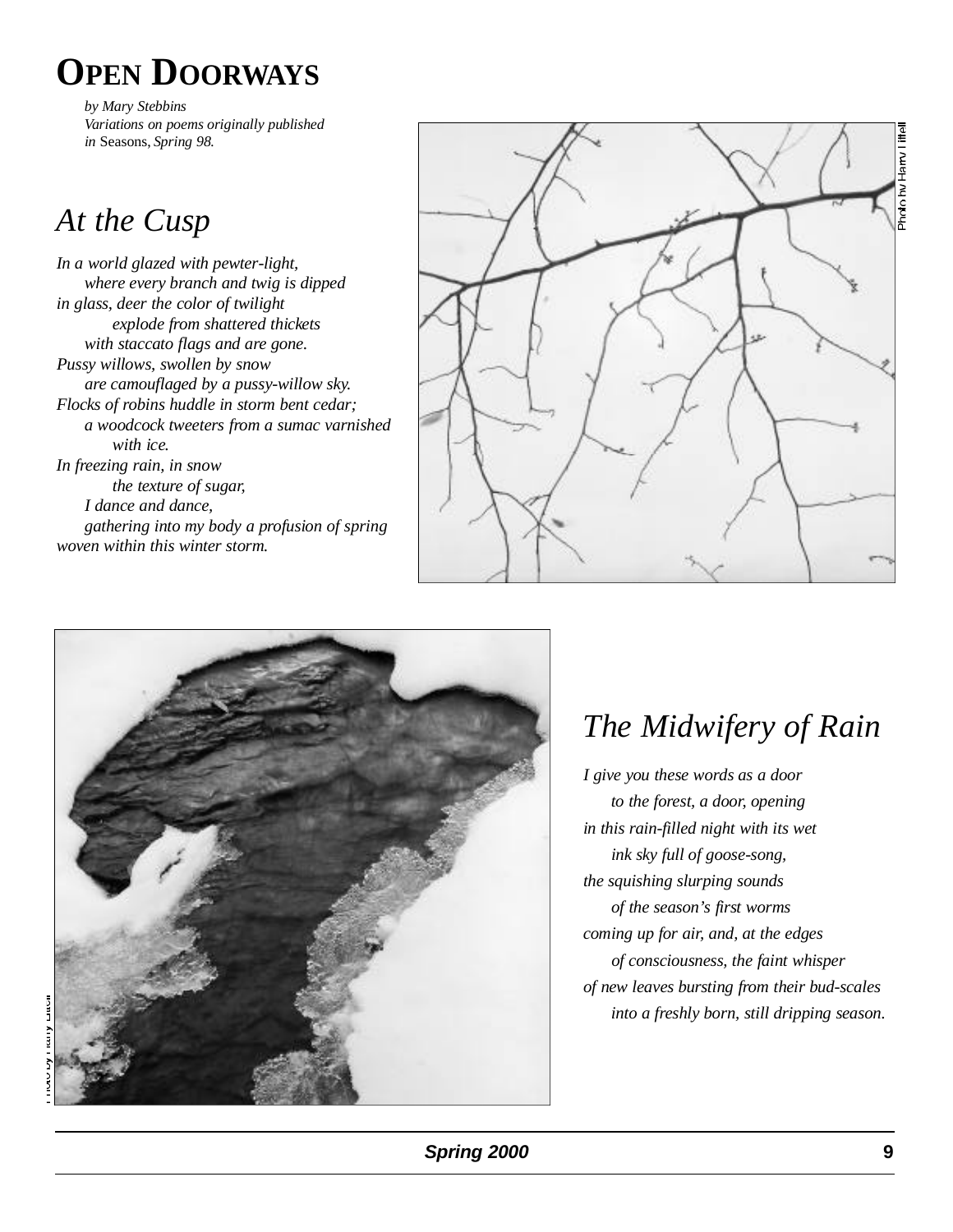# **BUSINESS MEMBER PROFILE** Business Members

### Terrapin Outfitters

For the past two years, Land Trust members that live near the southern end of Seneca Lake have had an advantage over the rest of us. They do not have to travel as far to take advantage of the member benefits provided by Terrapin Outfitters. It's worth the trip from anywhere in the Finger Lakes Region, though, and this year they are expanding the benefits that they provide to us.

Four years ago Hal and Kirsten Burral moved to Schuyler County. They both have family in the area and as Hal puts it, "It's a great area of the world; it's where

we want to raise children." Kirsten had previously worked for an outfitter in the Pittsburgh area and believed that the natural beauty of the Finger Lakes made it an obvious area in which to start such an enterprise. In addition to sharing responsibilities for the business, since last October Hal and Kirsten have been happily sharing the care and joy of their new daughter, Mallory.

Terrapin Outfitters opened in Watkins Glen in the spring of 1996, initially offering canoe and kayak rentals and tours. They have since expanded to include canoe and kayak sales as well as mountain bike tours, rentals, and sales. In addition to moving into a new retail location on North Franklin Street last May, they still maintain their waterfront rental center at the Village Marina on Seneca Lake.

Since the beginning, Terrapin's signature tour has been the nature tour they offer through Queen Catharine Marsh. Their guides describe the marsh ecosystem, history, geology, fish, turtles, plants and variety of birds (over 70 species have been sighted there). The Catharine Marsh Tours run early on weekend mornings during the summer, but Terrapin is also happy to make custom arrangements for groups of four or more.

In addition to the discounts they provide to Land Trust members on tours and bike, canoe, kayak and tent rentals, this year Hal is offering 10% off on the purchase of new and used bikes and accessories. Available exclusively to Land Trust members, this benefit will allow members to more than recoup their annual membership with a single purchase.

# of the Finger Lakes Land Trust

Thanks to all these Finger Lakes businesses for their support through our Business Membership Program. If your organization would like to support the mission of the Finger Lakes Land Trust, please call (607) 275-9487 to join as a Business Member or to contribute a Membership Benefit.

- Angelheart Designs (Spencer)
- Banfield & Associates, Inc. (Ithaca)
- Catharpin Farm & Earthsong Gardens  $CSA(Lensing)$
- Cayuga Landscape Co. (Ithaca)
- Clarity Connect (Ithaca)
- Clarity Consulting, Inc. (Ithaca)
- Computing Center (Ithaca)
- Finger Lakes School of Massage (Ithaca)
- Fontana Shoes (Ithaca)
- GreenStar Cooperative Market (Ithaca)
- Handwork (Ithaca)
- Healing Hands of Ithaca (Ithaca)
	- HSBC Bank (Regional)
	- Ithaca Cayuga Optical Service (Ithaca)
	- Stephen Lodenheim, D.D.S. (Syracuse)
	- Savings Bank of the Finger Lakes (Geneva)

*—Allen Quirk* 

| In Memoriam                                                |  |
|------------------------------------------------------------|--|
| We are deeply grateful                                     |  |
| for the donations given to the<br>Land Trust in memory of: |  |
| George Gibian, from<br>Elizabeth and Arthur Goldemith      |  |

Elizabeth and Arthur Goldsmith J effery Rusten and Caroline Ware Brett De Bary and Victor Nee Maria Nowakowska Stycos

> Lorna C. Cornell, from Candace E. Cornell



### Land For Sale

**HEMLOCK LAKE:** conservation-minded buyer wanted. 40+ acres, spectacular views overlooking Hemlock Lake, abundant wildlife; adjoins100 acres that will be protected by conservation easement. Terms available. Call (716) 346-0582.

**BARN/HOUSE AND 16 ACRES,** with conservation easement, on German Cross Rd., near Six-Mile Creek, in Dryden. Call (505) 743-0074.

**ABUTTING FINGER LAKES NATIONAL FOREST: 40-acre parcel on Chicken** Coop Hill Rd., with conservation easement. 15-acre woodlot, sweeping views, gently sloping fields. Trumansburg School District. Call (607) 387-8080.

### Volunteer Opportunities

Avolunteer to do—or help with—our newsletter layout. Volunteers to help with office tasks. Avolunteer with professional design skills to help us create new displays. Avolunteer with writing skills to update our brochures. Please call (607) 275-9487 for more information.

### **1 0 The Land Stew a rd**

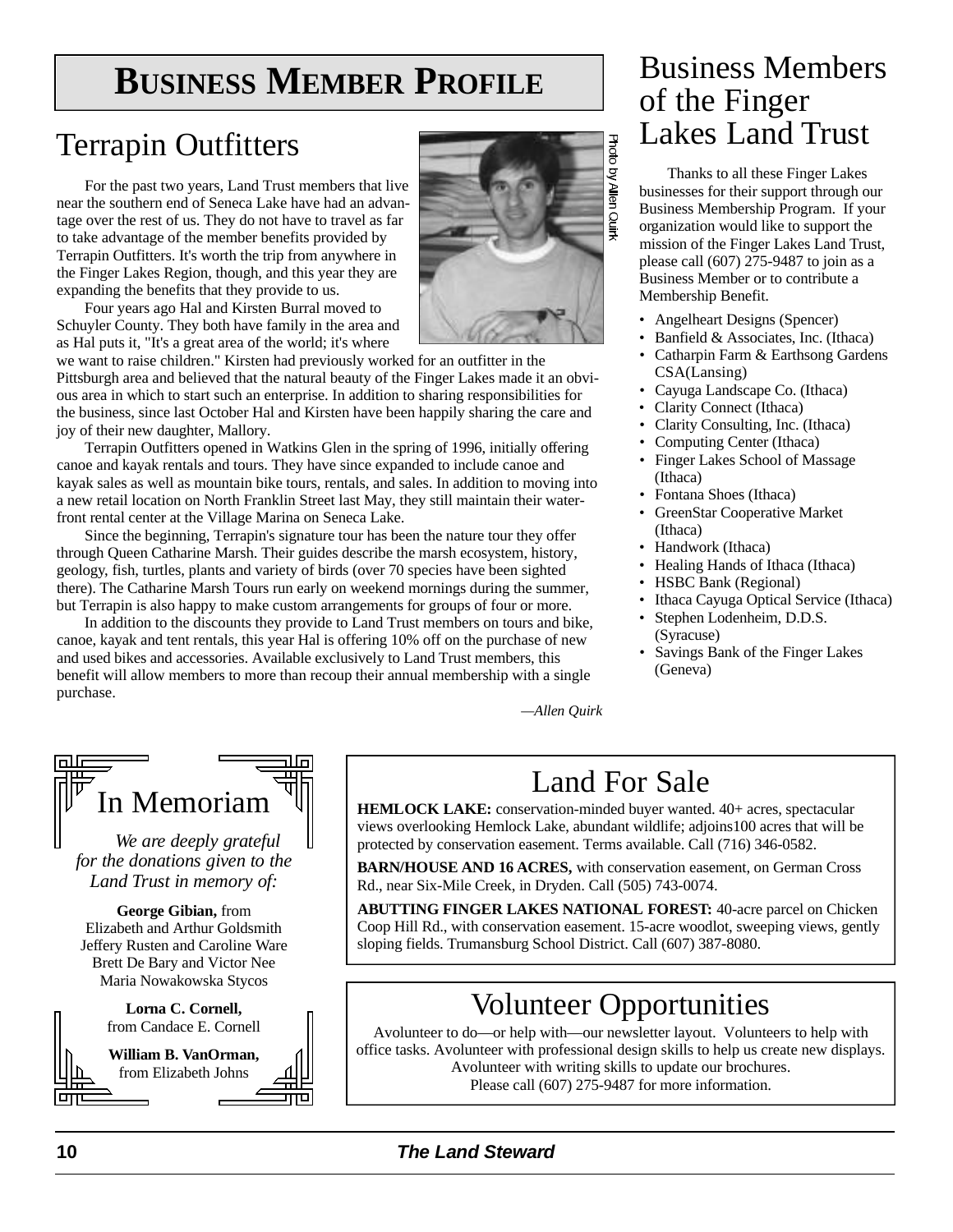# **A CLOSER LOOK**



### The Marsh Wren

The little Marsh Wren *(Cistothorus*) *palustris),* active, vocal, and industrious enough to raise two broods per season, is a conspicuous summer resident of the larger Finger Lakes cattail marshes. Early in May, when forests of green blades rise from the drowned lands, males arrive to stake out their small territories on the colonial breeding grounds. Each male will spend his first days constructing a number of dummy nests and making display-flights above them to deliver his pithy, gurgling, rattling song, which speaks of shadeless marshes, bright drying sun on the reeds, dark water below. When the female arrives, she selects one of the numerous nests already constructed, or else builds one herself, and lines it with fine grasses and rootlets. Especially rich territories may attract more than one female.

Wrens are troglodytes, "hole-enterers" in the original sense of the Greek. They nest in cavities of various sorts, to which they owe their family name Troglodytidae. The Marsh Wren has

adapted to a habitat--broad marshes with dense vegetation that emerges annually from the water--in which suitable cavities are nonexistent. The resourceful Marsh Wren simply builds a cavity from scratch. Its nest is a large, domed structure woven of soaked cattail leaves and similar material, lashed to the surrounding vegetation a foot or more above the water, and provided with a cave-like entrance in one side that leads down a short tunnel to a central chamber insulated with cattail down.

This is an admirable anticipation of domestic architecture by a tiny bird. We too once built snug shelters in swamp and forest, before awakening to the manifest destiny of commerce and civilization. The 19th century push westward rolled over many a primeval marsh, and a great labor of filling and draining commenced. Today in the Finger Lakes and elsewhere, homes, schools, office buildings, industrial plants and shopping malls stand where Marsh Wrens formerly sang. Thanks to the creation of public wetland

reserves, the species is in no imminent danger, but local losses are real, and for the most part irreparable.

In 1911 Arthur Allen described the rich wildlife of the cattail marshes at the head of Cayuga Lake, which included American and Least Bitterns, soras, Virginia Rails and Marsh Wrens. Those marshes and others have since been obliterated, and the landscape diminished thereby. To see once-native marsh birds, residents of this part of the Finger Lakes must go elsewhere, to the Montezuma, Horseheads, or Queen Catharine marshes, or to marshes in the valleys of Waneta, Keuka, Canandaigua or Skaneateles Lakes.

The entire Finger Lakes Region has been profoundly transformed during the last 200 years. What will it look like in another 200 years? Which parts of the landscape will we sacrifice, and which will we preserve inviolate? That will be the measure of our environmental ethic in the eyes of those who come after us. *—Geo Kloppel*